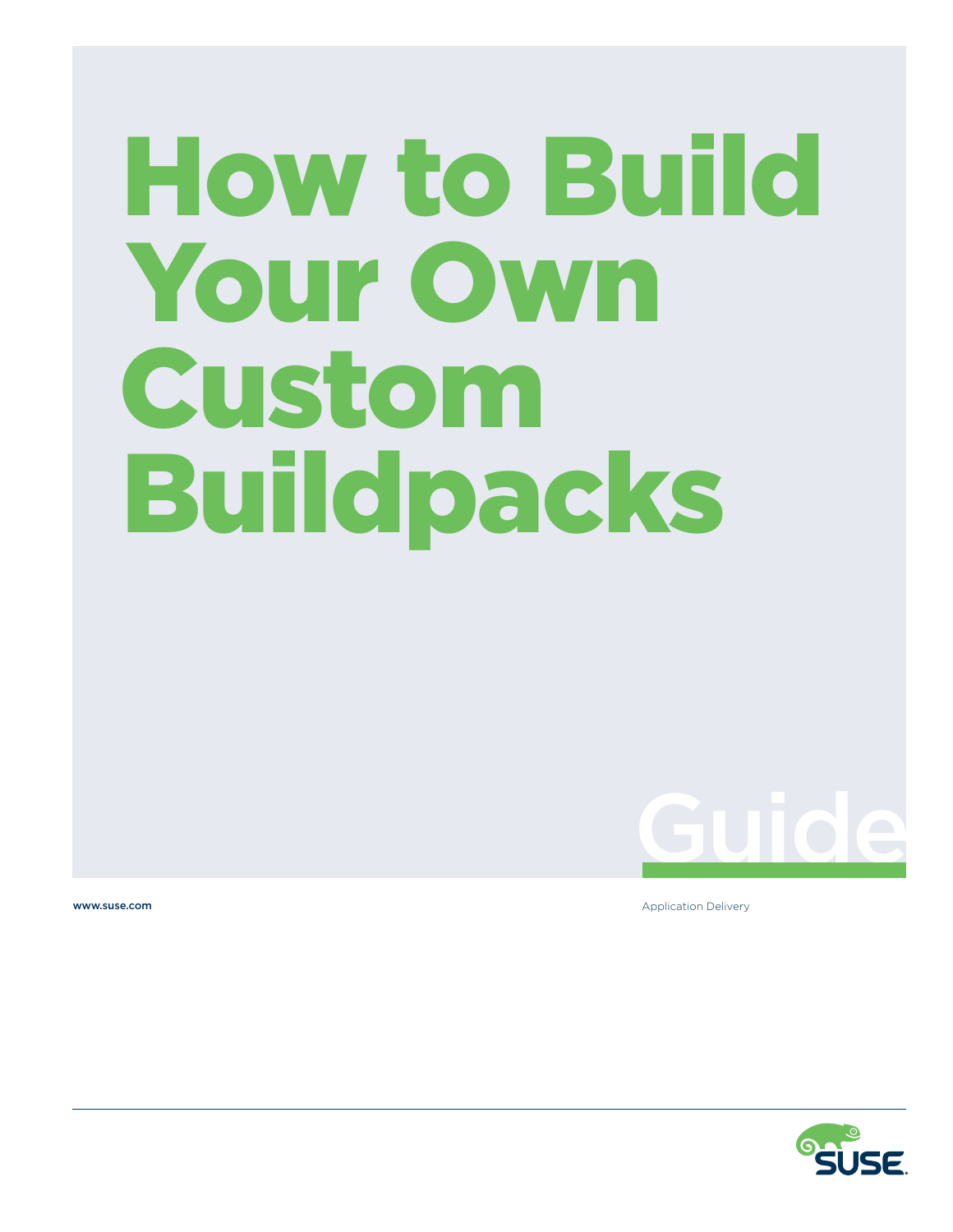With SUSE Cloud Application Platform, it's possible to build your own custom buildpacks. These are useful for a variety of reasons: locking down versions of a framework, adding in custom logic, etc.. This process is reasonably straightforward.

In this example buildpack, I will install a version of node.js and incorporate a simple function wrapper. For the purposes of this example, this will be done inside a single buildpack. It will also be done purely in Bash to provide more clarity on how everything works together. (Please forgive my poorly written bash!)

In a future guide, I'll tackle how to split this logic into multiple buildpacks.

# **How a Buildpack Works**

We need to know how each of the scripts are used together so that we can build one ourselves. This is not overly complicated, but can be a bit confusing until you try it out.

# **Buildpack Scripts**

There are four scripts that a Buildpack needs to implement:

#### **Detect**

The buildpack decides whether it can/will be used. Its exit value is either 0 for true or 1 for false. This step is skipped if the application manifest specifies the buildpack(s) to be used.

#### **Supply**

Sets up any needed dependencies. This is run for each buildpack in the specified list or for the first buildpack that returns 0 for its detect script.

# **Finalize**

Assembles, builds or compiles the app and moves everything into the correct folder structure. (This only runs for the last buildpack in the chain.)

#### **Release**

This script specifies how to run the built application. This is done by writing some yaml to the script's standard out. (This is also only run for the last buildpack.)

Because there are a lot of moving parts, which can get confusing quickly, here's a diagram that shows the relationships between the folders and the scripts:



#### **Directories**

There are a few directories that we need to know about while writing these scripts.

#### **Buildpack Source**

The buildpack source can be found using the line: export BUILDPACK DIR=`dirname \$(readlink -f \${BASH\_SOURCE%/\*})`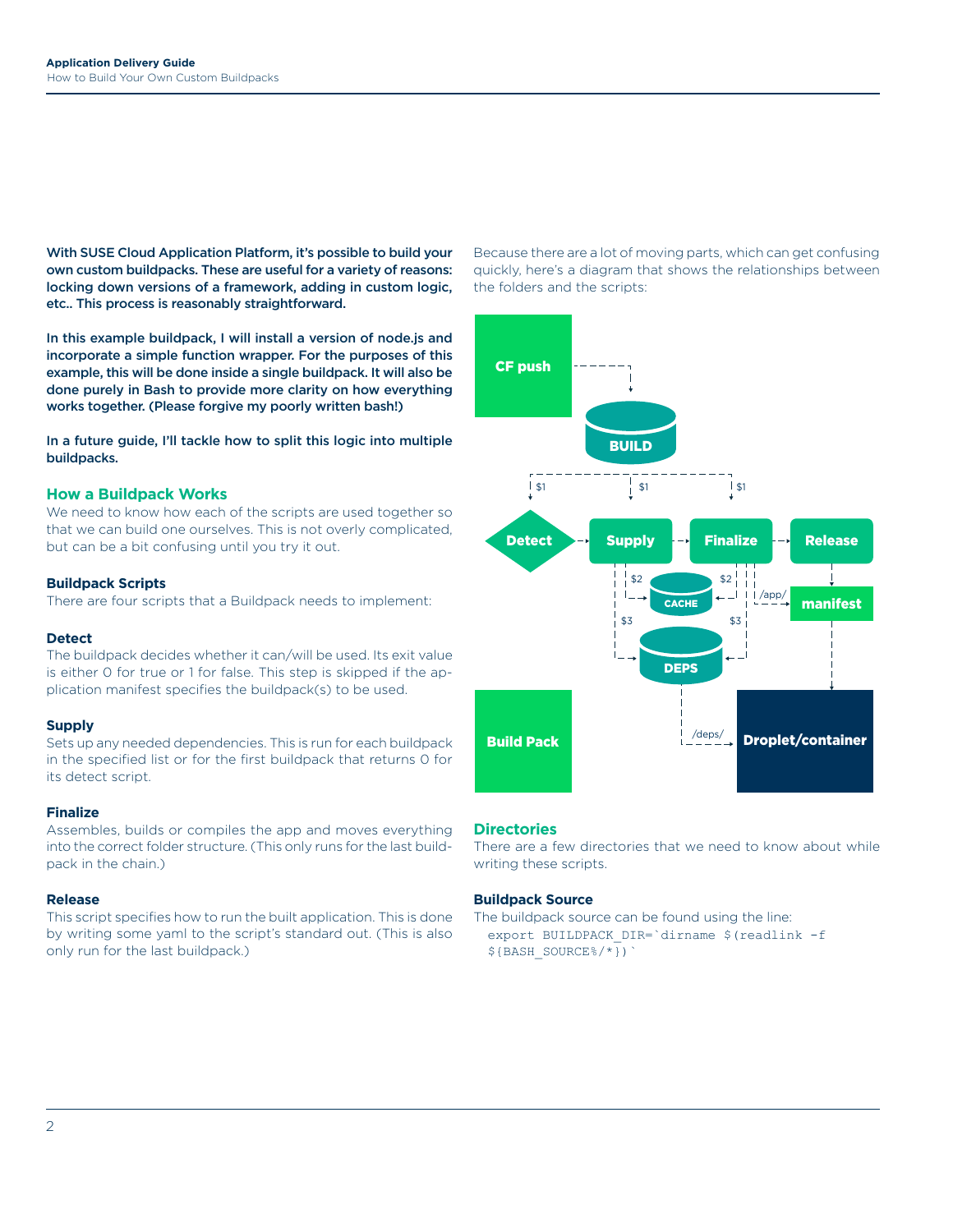This is useful if you are adding extra files packed into the buildpack.

# **Build Directory**

This contains the application uploaded by cf push. The Build Directory is passed in as the first argument to both the Supply and Finalize scripts: export BUILD=\$1

#### **Cache Directory**

The cache is used to hold files between stages of the build pipeline, as well as between builds:

export CACHE=\$2

We will use this as a staging area.

#### **Dependencies Directory**

This is actually a set of directories, one for each buildpack in the chain. The current one can be found with this, where \$3 is the general directory and \$4 is the index of the buildpack:

export DEPS=\$3/\$4

## **Droplet Structure**

The output of the buildpack staging process will be a droplet. This is the file structure that will then get built into the diego cell (or container with Eirini enabled!).

The built directory gets mounted to /home/vcap/app/ (and symlinked to /app/).

The dependencies directories get mounted to /home/vcap/ deps/<id>/.

The manifest written by the release script gets loaded into the config and will be run by the script /lifecycle/launch. You don't need to worry about this script. It just kicks off and manages the application that gets built.

# **Manifest**

A buildpack itself has a manifest file that can control a lot of stuff about how it gets used. There are a lot of options that can be in this yaml, which I'll likely write about in the future.

#### **Build Your Own Buildpack**

Now that we have some understanding of how a buildpack works, let's build a simple, custom one. In this guide, I'll show how to create a buildpack that builds a single javascript function into a routable service.

The finished buildpack can be found at: https://github.com/ agracey/custombuildpack/

# **Base Directory Structure**

We need to create a directory with the following files:

- ./bin/detect
- ./bin/supply
- ./bin/finalize ./bin/release
- 
- ./manifest.yml

We will also add a file app.js to act as the wrapper. My take on a function wrapper can be found here.

# ./bin/detect

Decide whether the buildpack should even run. The application directory is passed in as \$1.

We will require the user to have a file containing the function, as well as a package.json with any additional dependencies.

This can be achieved in bash with:

```
if [ -f $1/package.json && -f $1/function.js ]; 
then 
 echo "node function`cat $BP/VERSION`" && exit 0 
else 
 echo "no" && exit 1 
fi
```
The way this works is that if it sees both files, it prints the version and returns 0. If it doesn't see one or the other, it prints "no" and returns a 1.

## ./bin/supply

Pulls in any needed dependencies.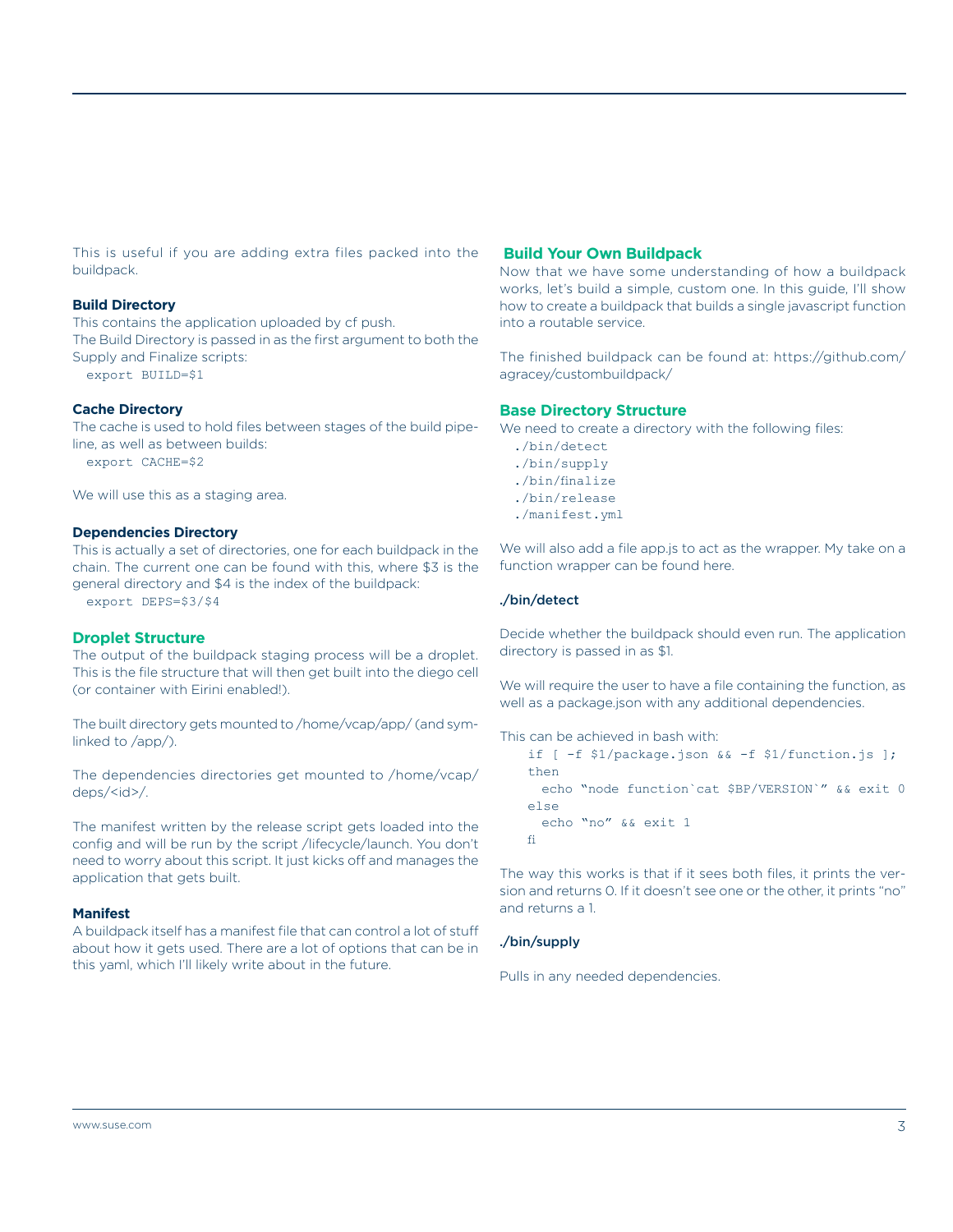We need to pull down and unpack the node.js engine and npm. This comes as a single tarball. Releases can be found at: https:// nodejs.org/download/release/

curl https://nodejs.org/download/release/v12.5.0/ node-v12.5.0-linux-x64.tar.gz > \$CACHE\_DIR/node.tgz tar -xzf \$CACHE\_DIR/node.tgz -C \$DEPS\_DIR/

Let's download into the cache and unpack into the directory. (I'm not going to complicate things by optimizing at the moment, so let's ignore that the cache could be a cache for now.)

#### ./bin/finalize

Builds the final project into the right structure.

In this step, we need to pull together the files from the uploaded application, dependencies, and any files needed from the buildpack itself.

First let's pull all the files together. We can source the function wrapper from the buildpack directory and the rest of the needed files from the cache directory:

- cp \$BUILDPACK\_DIR/app.js .
- cp \$CACHE DIR/function.js .
- cp \$CACHE\_DIR/package.json .
- cp \$CACHE DIR/package-lock.json .

Next, we need to run npm install to pull down any dependencies. The trick with this is that npm relies on the node being in the \$PATH, so we can't just call it directly with no prep. Luckily, this is easy to remedy:

export PATH=\$DEPS\_DIR/node/bin:\$PATH

Now we can run npm install to get our

npm install

With that done, everything is in place and built. This can obviously be much more complicated if needed, but I tend to prefer the simpler solution.

#### ./bin/release

Instructs the runner how to run what was just built.

This step is a bit weird in that you must write yaml to standard out and it needs to be in the form:

default process types: web: <runner>

The working directory that this is running in is /home/vcap/app/. We need to find our executable dependency. Since we copied our node binary to the dependencies folder in the supply script, we can find it in /home/vcap/deps/0/.

So, this gives us a script of: echo "default process types:"

```
echo " web: /home/vcap/deps/0/node/bin/node app.js"
```
#### manifest.yml

Lastly, we need to write the yaml for the buildpack manifest itself, because some tools will use this.

Due to the simplicity of the sample buildpack we are building here, this can just be a list of files that need to be included: ---

- include\_files:
- bin/detect
- bin/supply
- bin/finalize
- bin/release
- manifest.yml
- app.js

# **Add Your New Buildpack to CloudFoundry**

To use your new buildpack, you need to create a zip file containing the directory structure:

\$ pushd .. && zip –r custombuildpack.zip custombuildpack/ && popd

With this zip file, you can upload it to the Cloud Application Platform:

- \$ cf create-buildpack custombuildpack custombuildpack.zip 1
- You can see which buildpacks are in your system with:

\$ cf buildpacks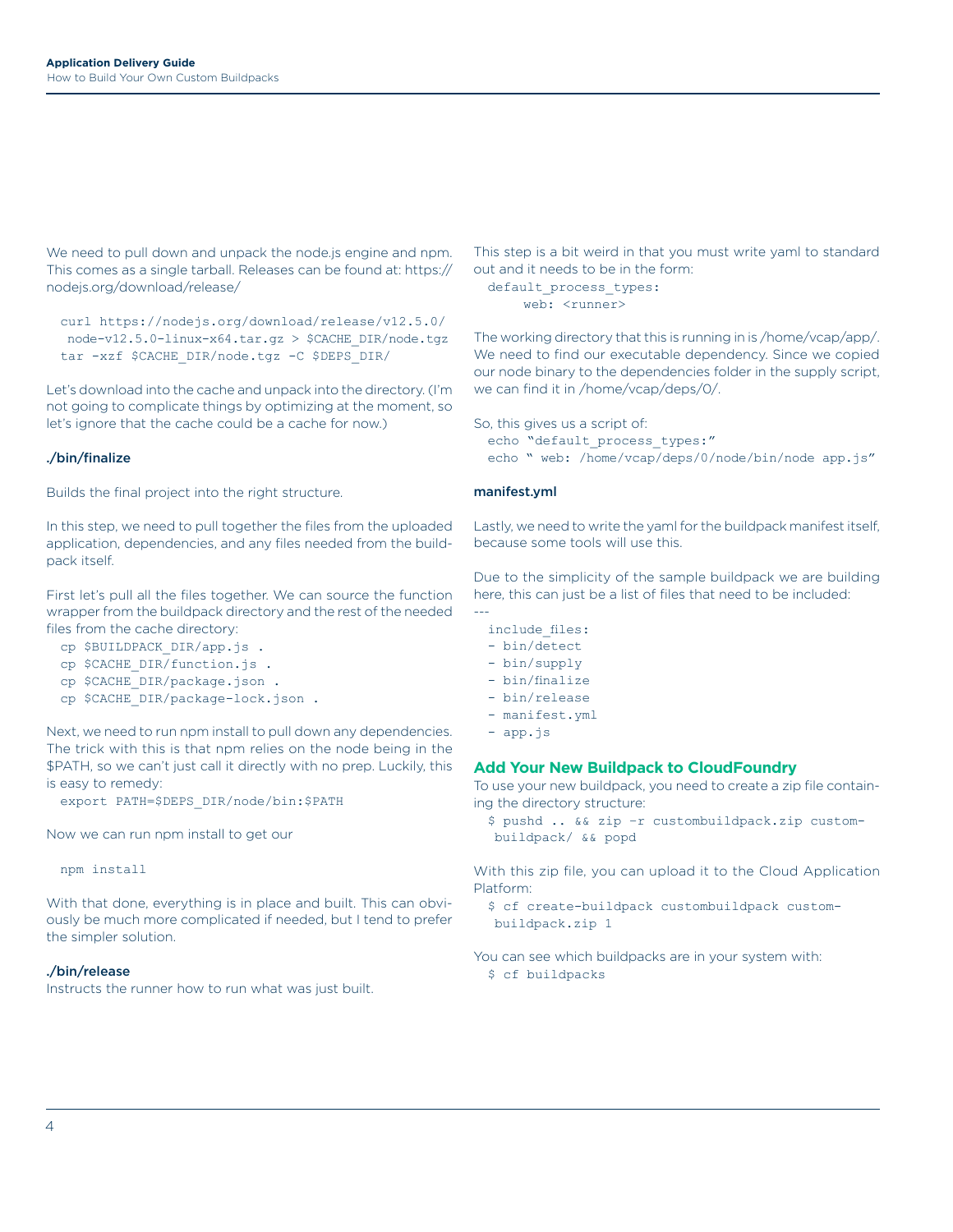# **Use Your New Buildpack**

Now you can build an application using this new buildpack. In a separate folder, you need these files: manifest.yml, function.js, package.json.

An example application using the code can be found at: **[https://](https://github.com/agracey/custombuildpack_exampleapp  )** [github.com/agracey/custombuildpack\\_exampleapp](https://github.com/agracey/custombuildpack_exampleapp  ) 

The package.json can be generated by following the prompts from: (or just copy the example) \$ npm init

```
The function.js can be as simple as:
 var exports = module.exports = { 
      run: (event, context) =>{ 
      console.log('HELLO CONSOLE!', JSON.
  stringify(event), JSON.stringify(context)) 
      return "Hello World" 
     } 
  }
```
The manifest needs to give a name to the application and specify which buildpack should be used:

applications:

```
- name: test-with-custom-function
```

```
- buildpacks: [ custombuildpacks ]
```
With these files created, run your new app with:

\$ cf push

As part of the output, it should give you the route that is created, which you can now browse to.

# **Additional Notes**

Custom buildpacks can be an incredibly powerful way to simplify your application delivery lifecycle. You can add your own commonly used patterns and frameworks in an easily manageable way.

With this flexibility, you can make SUSE Cloud Application Platform work the way your organization needs it to work. It also allows you to move complexity to a more appropriate place in the process.

As noted above, this guide will likely be followed by exploring even more interesting ways to use this. As a sneak peak, I'm hoping to look at: multi-buildpack scenarios, airgapped buildpacks, and caching in buildpacks for optimization.